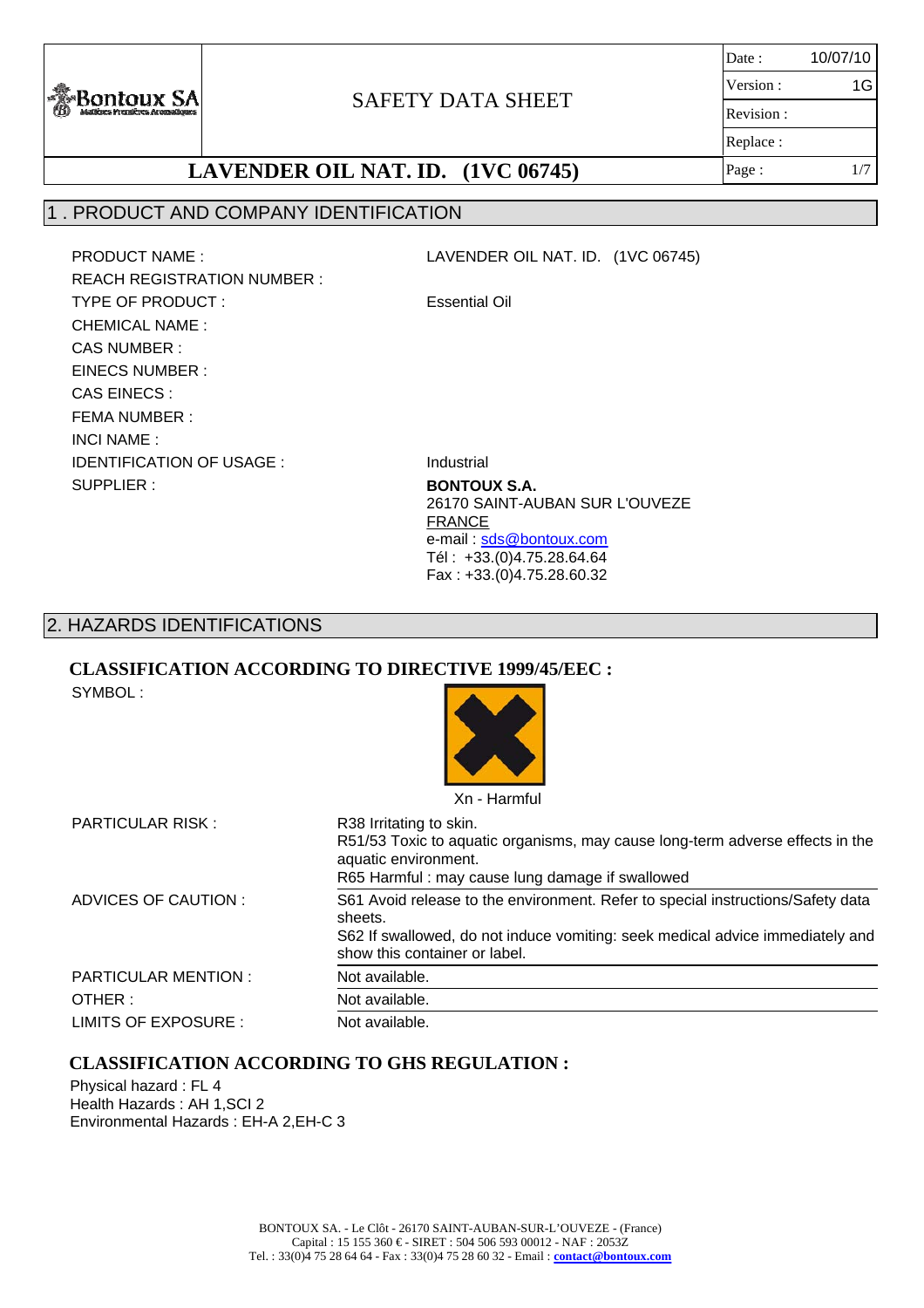

## SAFETY DATA SHEET

| Date:     | 10/07/10 |
|-----------|----------|
| Version : | 1G       |
| Revision: |          |
| Replace:  |          |
| Page:     | 27       |

### **LAVENDER OIL NAT. ID. (1VC 06745)**

| WORDS OF WARNING:                             | <b>DANGER</b>                                                                                                                                                                                                                                                                                                                                                                                                  |
|-----------------------------------------------|----------------------------------------------------------------------------------------------------------------------------------------------------------------------------------------------------------------------------------------------------------------------------------------------------------------------------------------------------------------------------------------------------------------|
| <b>PARTICULAR RISKS:</b>                      | H227 Combustible liquid.<br>H304 May be fatal if swallowed and enters airways.<br>H315 Causes skin irritation.<br>H401 Toxic to aquatic life.<br>H412 Harmful to aquatic life with long lasting effects.                                                                                                                                                                                                       |
| PRECAUTIONARY STATEMENT<br><b>PREVENTION:</b> | P210 Keep away from heat, sparks, open flames or hot surfaces. - No<br>smoking.<br>P264 Wash parts in contact thoroughly after handling.<br>P273 Avoid release to the environment.<br>P280 Wear protective gloves, protective clothing, eye protection, face<br>protection.                                                                                                                                    |
| PRECAUTIONARY STATEMENT<br><b>RESPONSE:</b>   | P301+P310 IF SWALLOWED: Immediately call a POISON CENTER or<br>doctor/physician.<br>P302+P352 IF ON SKIN: Wash with plenty of soap and water.<br>P321 Specific treatment.<br>P331 Do NOT induce vomiting.<br>P332+P313 If skin irritation occurs : Get medical advice.<br>P362 Take off contaminated clothing and wash before reuse.<br>P370+P378 In case of fire : Use CO2 foam, dry chemical for extinction. |
| PRECAUTIONARY STATEMENT<br>STORAGE:           | P403+P235 Store in well-ventilated place. Keep cool.<br>P405 Store locked up.                                                                                                                                                                                                                                                                                                                                  |
| PRECAUTIONARY STATEMENT<br>DISPOSAL:          | P501 Dispose of contents and/or container in accordance with local, regional,<br>national and/or international regulation.                                                                                                                                                                                                                                                                                     |
| <b>PARTICULAR MENTION:</b>                    | Not available.                                                                                                                                                                                                                                                                                                                                                                                                 |
|                                               |                                                                                                                                                                                                                                                                                                                                                                                                                |
| OTHERS:                                       | Not available.                                                                                                                                                                                                                                                                                                                                                                                                 |

## 3. COMPOSITION INFORMATION

| <b>INGREDIENT CONTRIBUTING TO THE HAZARD</b>            | <b>CONTENT</b> |
|---------------------------------------------------------|----------------|
| Linalyl acetate (CAS: 115-95-7)                         | 25 % - 45%     |
| 1999/45/CE: N:R51/53:S61                                |                |
| GHS: EH-A 2, FL 4, SCI 3                                |                |
| Linalol (CAS: 78-70-6)                                  | 25 % - 45%     |
| 1999/45/CE: Xi;R38;                                     |                |
| GHS: ATO 5 (3 000), EH-A 3, FL 4, SCI 2                 |                |
| Ocimène (CAS : 3338-55-4(Z)+13877-91-3(E))              | < 10%          |
| 1999/45/CE: Xn;R10;R65;S62                              |                |
| GHS : AH 1, FL 3, SCI 3                                 |                |
| Terpinen-1-ol 4 (CAS: 562-74-3)                         | $<6\%$         |
| 1999/45/CE: Xn;R22;R38;                                 |                |
| GHS: ATO 4 (1 300), EDI 2A, EH-A 3, FL 4, SCI 2         |                |
| Limonène (CAS : 138-86-3)                               | $< 1\%$        |
| 1999/45/CE: N;Xi;R10;R38;R43;R50/53;S02;S24;S37;S60;S61 |                |
| GHS: AH 1, EH-A 1, EH-C 1, FL 3, SCI 2, SS 1            |                |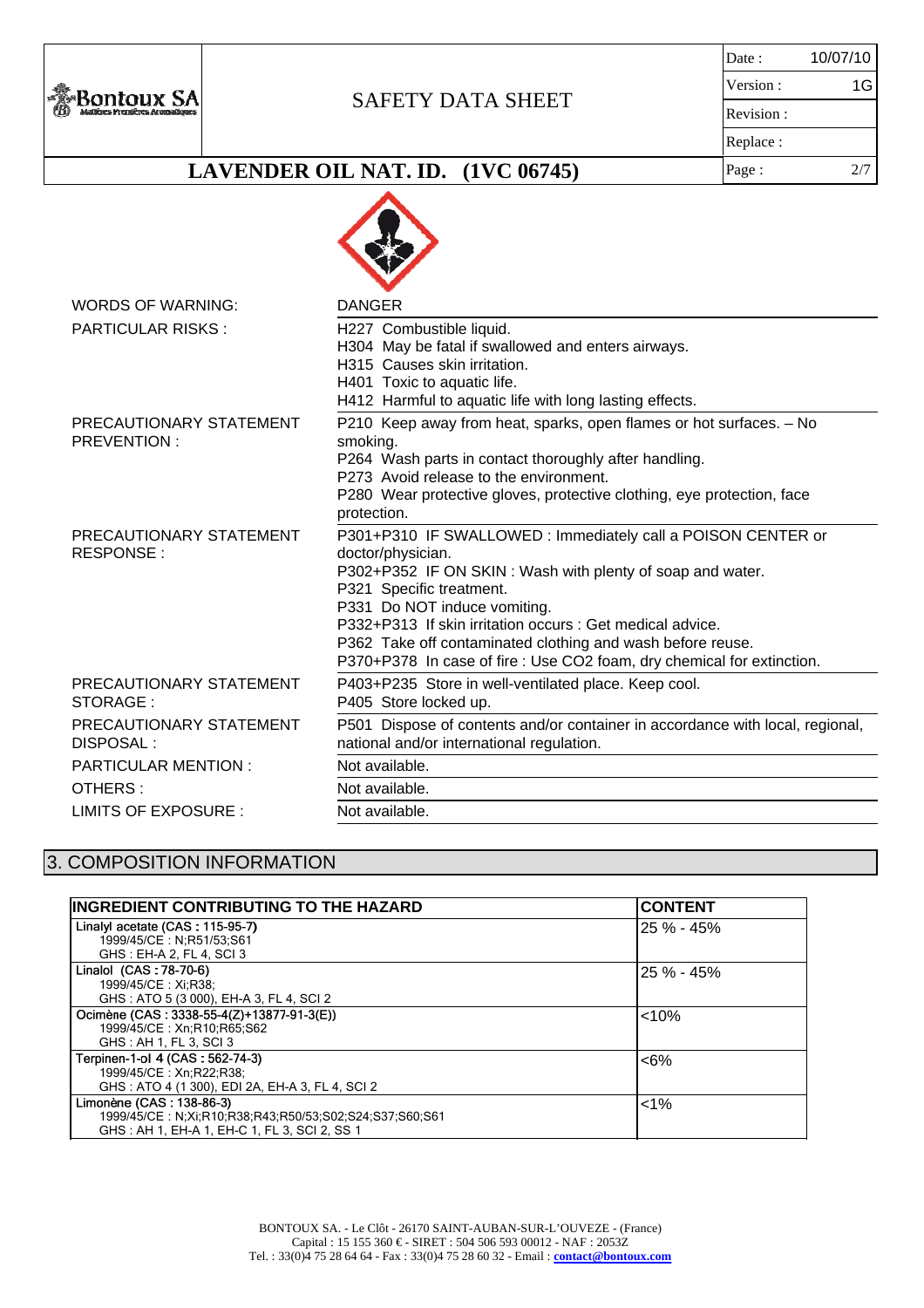**A**Bontoux SA

### SAFETY DATA SHEET

Date: Version : Revision : Replace : Page : 3/7 10/07/10 1G

## **LAVENDER OIL NAT. ID. (1VC 06745)**

### 4. FIRST-AID MEASURES

| INGESTION :    | Do not try to vomit. Rinse mouth. Consult a doctor.                                                                |
|----------------|--------------------------------------------------------------------------------------------------------------------|
| EYE CONTACT:   | Wash immediately and abundantly the eyes with a good running water at low<br>pressure. Consult an ophthalmologist. |
| SKIN CONTACT : | Sprinkle abundantly with water during at least 15 minutes.                                                         |
| INHALATION :   | Remove victim to fresh air                                                                                         |

#### 5. FIRE FIGHTING

| <b>EXTINGUISHING MEDIA:</b>         | SUITABLE :<br>NON SUITABLE : | CO2 foam, dry chemical.<br>Water. |
|-------------------------------------|------------------------------|-----------------------------------|
| SPECIFIC METHODS OF FIRE FIGHTING : |                              |                                   |
|                                     | None.                        |                                   |

SPECIAL EQUIPMENT FOR THE PROTECTION OF FIRE FIGHTERS : No.

#### 6. ACCIDENTAL RELEASE MEASURES

| PERSONAL PRECAUTIONS :           | Avoid all contact with eyes and mucous.                                                               |
|----------------------------------|-------------------------------------------------------------------------------------------------------|
| ENVIRONNEMENTAL<br>PRECAUTIONS : | Don't throw it in sewer nor in natural environment.                                                   |
| METHODS FOR CLEANING-UP :        | Recover in a tight container.<br>Wash with plenty of water after complete elimination of the product. |

### 7. HANDLING AND SORAGE

| HANDLING: | Avoid contact with eyes and mucous.                                          |
|-----------|------------------------------------------------------------------------------|
| STORAGE : | Keep away from humidity in a fresh place. Keep container closed after using. |
| OTHER :   | See Section 8.                                                               |

### 8. EXPOSURE CONTROLS / PERSONAL PROTECTION

| <b>RESPIRATORY PROTECTION:</b> | Assure a good ventilation of work place.                                                                 |
|--------------------------------|----------------------------------------------------------------------------------------------------------|
| HAND PROTECTION :              | Plastic or synthetic rubber impermeable gloves.                                                          |
| EYE PROTECTION :               | Goggles giving complete protection to eyes. Eyewash bottle with clean water.                             |
| SKIN AND BODY PROTECTION :     | Clothes for chemical protection to avoid contact.                                                        |
| INGESTION:                     | Do not eat, drink and smoke while using                                                                  |
| <b>INDUSTRIAL HYGIENE:</b>     | Provide an extraction or global ventilation of the work place to reduce<br>concentrations of the steams. |

### 9. PHYSICAL AND CHEMICAL PROPERTIES

| FORM : |
|--------|
| COLOR: |
| ODOR:  |

Clear Liquid Colorless to pale yellow Lavender, floral, herbal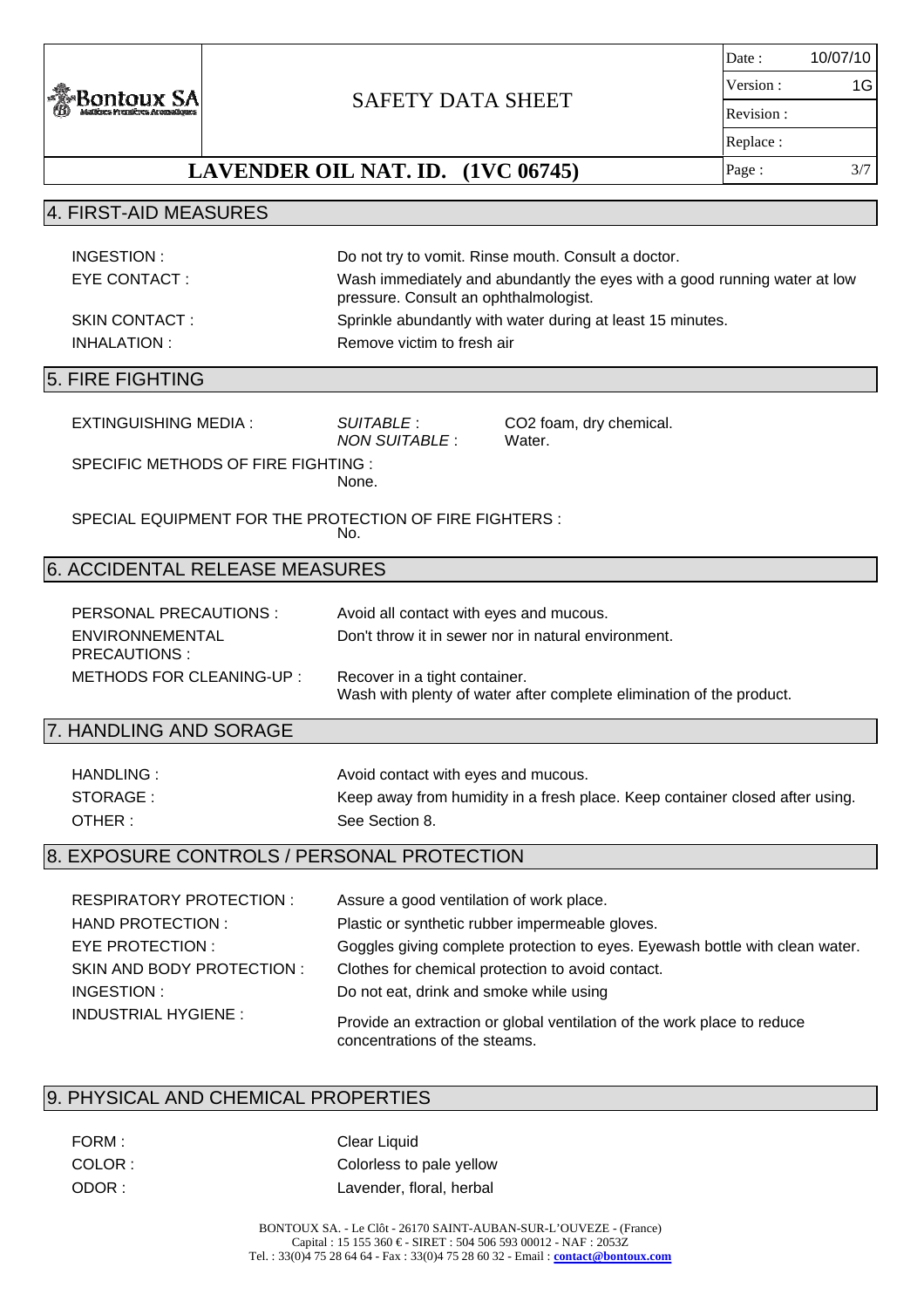

### SAFETY DATA SHEET

| Date :    | 10/07/10 |
|-----------|----------|
| Version:  | 1G       |
| Revision: |          |
| Replace:  |          |
| Page:     |          |

### **LAVENDER OIL NAT. ID. (1VC 06745)**

| <b>ODOR THRESHOLD:</b>        | Data not found                  |
|-------------------------------|---------------------------------|
| pH :                          | Data not found                  |
| <b>MELTING POINT:</b>         | Data not found                  |
| <b>BOILING POINT:</b>         | Data not found                  |
| FLASHPOINT (closed cup):      | 71 °C / 159,8 °F                |
| <b>EVAPORATION RATE:</b>      | Data not found                  |
| <b>FLAMMABILITY:</b>          | Data not found                  |
| <b>EXPLOSIVE LIMITS:</b>      | Data not found                  |
| VAPOR PRESSURE :              | $\sim$ 0.1 mm Hg 20 $\degree$ C |
| VAPOR DENSITY :               | Data not found                  |
| <b>SPECIFIC GRAVITY:</b>      | 0,89                            |
| SOLUBILITY IN WATER:          | Insoluble                       |
| Log K (n-octanol/water) :     | Data not found                  |
| <b>AUTOIGNITION TEMP.:</b>    | Data not found                  |
| DECOMPOSITION TEMP. :         | Data not found                  |
| VISCOSITY:                    | Data not found                  |
| <b>EXPLOSIVE PROPRIETIES:</b> | Data not found                  |
| <b>OXIDIZING PROPRIETIES:</b> | Data not found                  |
| OTHER DATA :                  | Data not found                  |

## 10. STABILITY AND REACTIVITY

| REACTIVITY:                           | No data available.                      |
|---------------------------------------|-----------------------------------------|
| CHEMICAL STABILITY:                   | No data available.                      |
| POSSIBILITY OF HAZARDOUS<br>REACTION: | None in normal conditions.              |
| CONDITIONS TO AVOID :                 | Excessive heat.                         |
| INCOMPATIBLE MATERIALS:               | Strongly oxidising and reducing agents. |
| HAZARDOUS DECOMPOSITION<br>PRODUCTS:  | None in normal conditions.              |
| OTHERS:                               | None.                                   |

### 11. TOXICOLOGICAL INFORMATION

| INGESTION :             |
|-------------------------|
| SKIN CONTACT            |
| EYE CONTACT :           |
| INHALATION :            |
| ASPIRATION:             |
| <b>SPECIFIC EFFECTS</b> |

Can be noxious. Can induce irritations. Can induce irritations. No specific hazard in normal use. Aspiration hazard : No information available.

#### 12. ECOLOGICAL INFORMATION

TOXICITY : See Section 2 PERSISTENCE / DEGRADABILITY : No information available. BIOACCUMULATION POTENTIAL : No information available.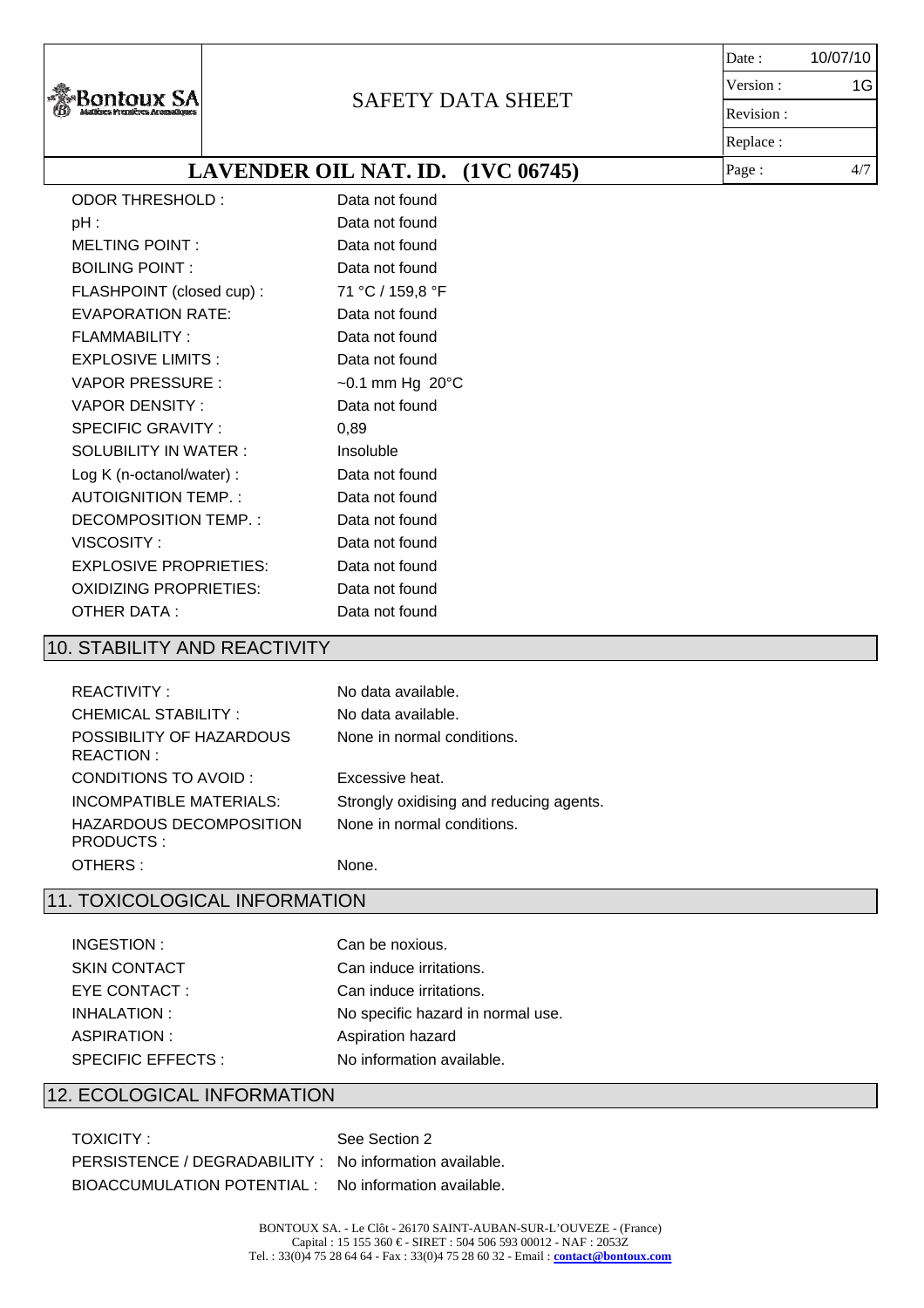| <b>Bontoux SA</b> |  |
|-------------------|--|
|                   |  |

### SAFETY DATA SHEET

Date: Version : Revision : Replace : Page : 5/7 10/07/10 1G

## **LAVENDER OIL NAT. ID. (1VC 06745)**

RESULTS OF PBT AND vPvB ASSESSMENT : MOBILITY IN SOIL : No information available.  $WGK:$  2 OTHER ADVERSE EFFECTS : Not known.

No information available.

### 13. DISPOSAL CONSIDERATION

To comply with the regulations and prefectoral orders in use. Throwing out forbidden. Packaging must be well emptied

### 14. TRANSPORT INFORMATION MEASURES

#### **RID / ADR**

Not Classified

### **IMCO / IMDG**

Not classified

#### **OACI / IATA**

Not classified

# **Labelling according to RID / ADR, IMCO / IMDG, OACI / IATA**

No label for transport

#### 15. REGULATORY INFORMATION

#### **LABELLING ACCORDING TO GHS REGULATION :**

Physical hazard : FL 4 Health Hazards : AH 1,SCI 2 Environmental Hazards : EH-A 2,EH-C 3



| <b>WORDS OF WARNING:</b>               | <b>DANGER</b>                                                                                                                                                                                            |
|----------------------------------------|----------------------------------------------------------------------------------------------------------------------------------------------------------------------------------------------------------|
| <b>PARTICULAR RISKS:</b>               | H227 Combustible liquid.<br>H304 May be fatal if swallowed and enters airways.<br>H315 Causes skin irritation.<br>H401 Toxic to aquatic life.<br>H412 Harmful to aquatic life with long lasting effects. |
| PRECAUTIONARY STATEMENT<br>PREVENTION: | P264 Wash parts in contact thoroughly after handling.<br>P273 Avoid release to the environment.<br>P280 Wear protective gloves, protective clothing, eye protection, face<br>protection.                 |
| PRECAUTIONARY STATEMENT<br>RESPONSE:   | P301+P310 IF SWALLOWED: Immediately call a POISON CENTER or<br>doctor/physician.<br>P331 Do NOT induce vomiting.                                                                                         |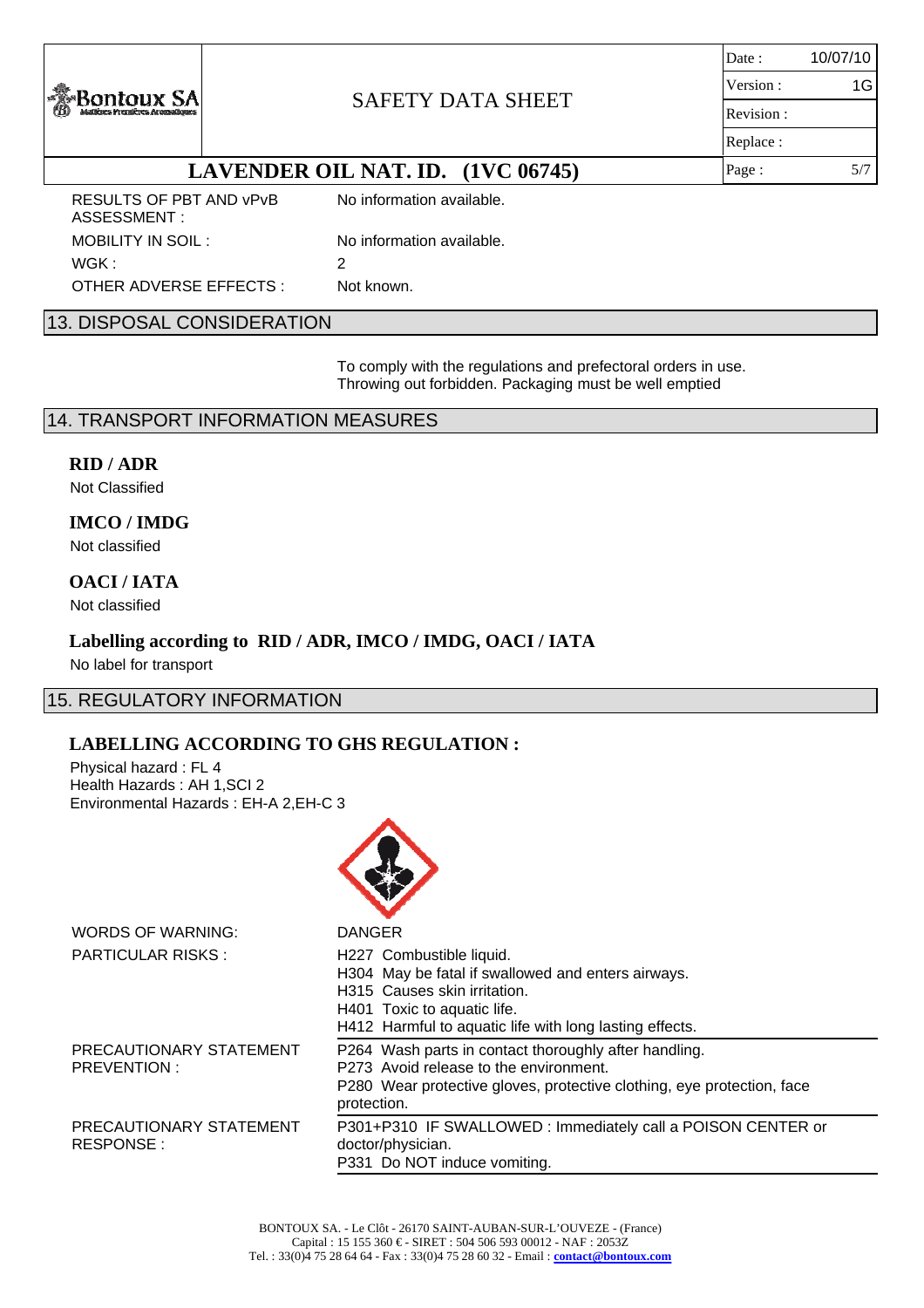| <b>Bontoux SA</b>       |                                                                               | 10/07/10<br>Date: |
|-------------------------|-------------------------------------------------------------------------------|-------------------|
|                         |                                                                               | Version:<br>1G    |
|                         | <b>SAFETY DATA SHEET</b>                                                      | Revision:         |
|                         |                                                                               | Replace:          |
|                         | LAVENDER OIL NAT. ID. (1VC 06745)                                             | 6/7<br>Page:      |
| PRECAUTIONARY STATEMENT | P501 Dispose of contents and/or container in accordance with local, regional, |                   |

| PRECAUTIONARY STATEMENT | P501 Dispose   |
|-------------------------|----------------|
| DISPOSAL :              | national and/c |
| PARTICULAR MENTION :    | Not available. |
| OTHERS:                 | Not available. |
| LIMITS OF EXPOSURE :    | Not available. |

| P501 Dispose of contents and/or container in accordance with local, regional,<br>national and/or international regulation. |  |
|----------------------------------------------------------------------------------------------------------------------------|--|
| Not available.                                                                                                             |  |
| Not available.                                                                                                             |  |
| Not available.                                                                                                             |  |

### **OTHER CLASSIFICATIONS :**

| DOT CLASSIFICATION:                                            |               |
|----------------------------------------------------------------|---------------|
| <b>NFPA CLASSIFICATION:</b>                                    |               |
| NIOSH:                                                         | Not available |
|                                                                |               |
| THRESHOLD LIMIT VALUE - TLV :                                  | Not available |
| OSHA PERMISSIBLE EXPOSURE<br>$LIMIT - PEL:$                    | Not available |
| IAS THE SUBSTANCE BEEN LISTED Not available<br>AS CARCINOGEN : |               |
| SARA 313:                                                      | Not available |

### 16. OTHER INFORMATION

### **LABELLING ACCORDING TO 1999/45/EEC REGULATION :**

| SYMBOL : |  |
|----------|--|
|          |  |

| MENTION:                   | Xn - Harmful                                                                                                                                                                                                 |
|----------------------------|--------------------------------------------------------------------------------------------------------------------------------------------------------------------------------------------------------------|
| <b>PARTICULAR RISK:</b>    | R38 Irritating to skin.                                                                                                                                                                                      |
|                            | R51/53 Toxic to aquatic organisms, may cause long-term adverse effects in the<br>aquatic environment.<br>R65 Harmful: may cause lung damage if swallowed                                                     |
| <b>SAFETY SENTENCES:</b>   | S61 Avoid release to the environment. Refer to special instructions/Safety data<br>sheets.<br>S62 If swallowed, do not induce vomiting: seek medical advice immediately and<br>show this container or label. |
| <b>PARTICULAR MENTION:</b> | Not available.                                                                                                                                                                                               |
|                            | Not available.                                                                                                                                                                                               |
| LIMITS OF EXPOSURE :       | Not available.                                                                                                                                                                                               |
|                            |                                                                                                                                                                                                              |

The content and format of this safety data sheet are in accordance with EC Regulation No. 1907/2006 of the European Parliament and Council